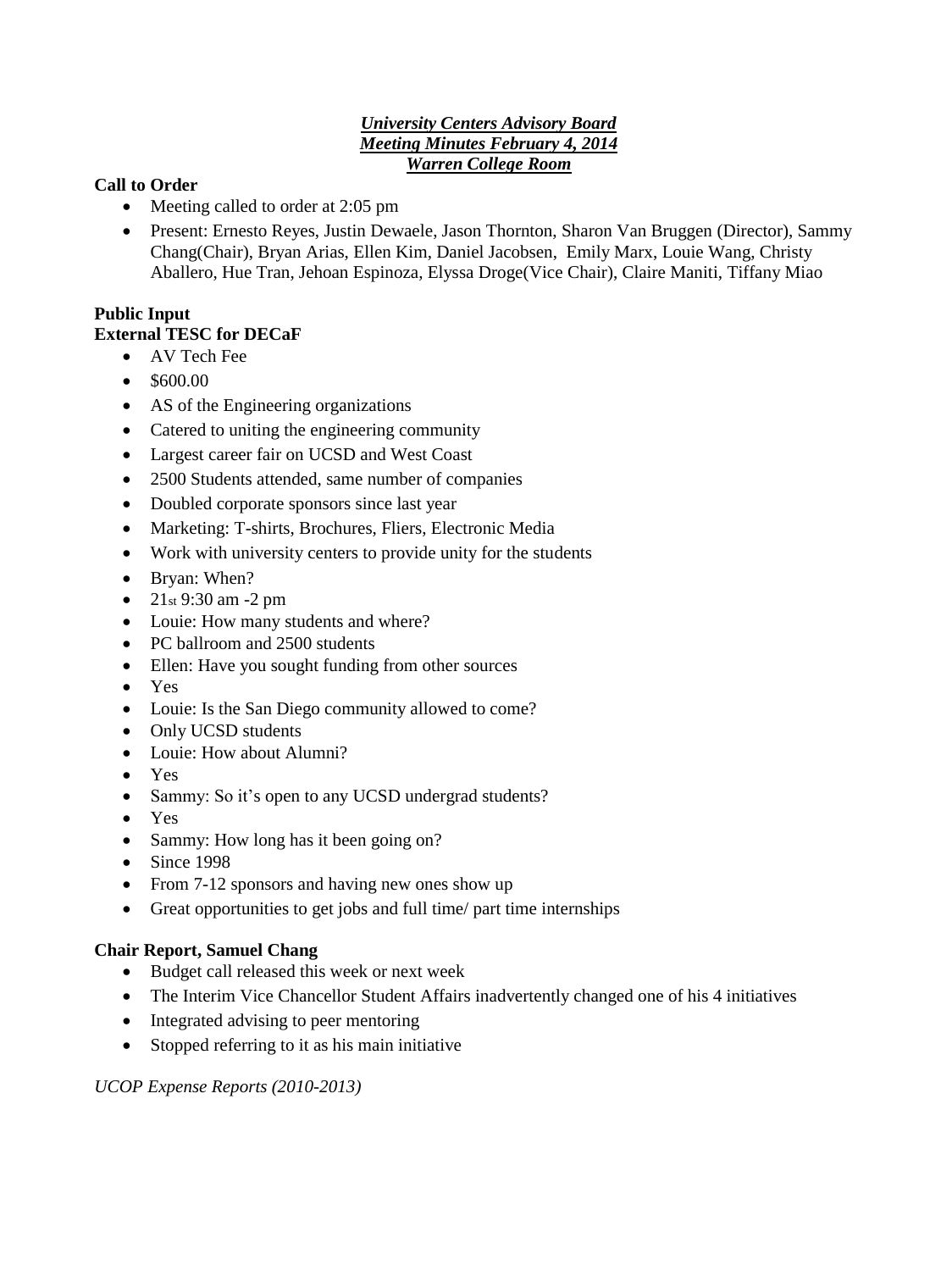- UCSD business office student affairs has sent to UCOP in terms of accountability
- Need to be given an expense report so that the referendum fee is being used in proper sense of referendum
- Examine what has increased in expenditures over the past 3 years
- \$18000 to 25000
- Not ordered yet, but worthwhile to have so that aware of the trends in the budget
- Grand total dropped from 2012-2013 to 2013-2014
- Not retail income, just referendum
- There are other incomes being put into University Centers
- Bryan: Since the loft is expenditure is that the restaurant that doesn't make money?
- Sharon: No it's Zanzibar that's the restaurant not the loft
- Cannot look at it and say what is our budget, careful about how you look at it. Not only 6 million dollars there are others not accounted for
- No longer can cover debt by increasing rent and income not many space options.
- Buckle down rather than increasing costs
- Louie: Maintenance is most unstable, no way to predict next year's maintenance?
- As we budget every year we are deferring maintenance so that's where fluctuation comes. Always will be fluctuation because sometimes tech issues that we can't plan for. Will always be fluctuation. What changes do we expect next year and
- Claire: Capital Projects?
- Sharon: Large scale renovation projects or new buildings. Any flexibility renovations are capital. Considered as new construction.
- Sammy: Every budget office has a different way of budgeting. There is variation, but general idea.
- Sammy: Having understanding of projection will be beneficial.
- Sharon: Happy to hold additional budget meetings/dialogues so we can have information. Let me know.

### **Vice Chair Report, Elyssa Droge**

- Budget committee today at 3:30 in Bear room
- Talk about what projections we want to see, if we cut certain items out
- Every Tuesday 3:30 to 5 pm

### **Director Report, Sharon Van Bruggen**

*25th anniversary of price center west* 

- Committees to plan activities and messaging if anyone is interested in helping with that celebration.
- Keeping it simple because we don't have budget
- Fire marshal report: Event space inspections, all four spaces checked
- Decent report but some changes to make, but will easily fall through maintenance budget that we have
- Ellen: Has D'lush cleared their inspection?
- Sharon: Have passed the inspection but do not have approval from fire marshal until seating is finished. Not opening tomorrow, but soon.

### *Core Values of UCAB Discussion*

- Come up with identified core values of UCAB
- Quick review of what the values of UCAB is today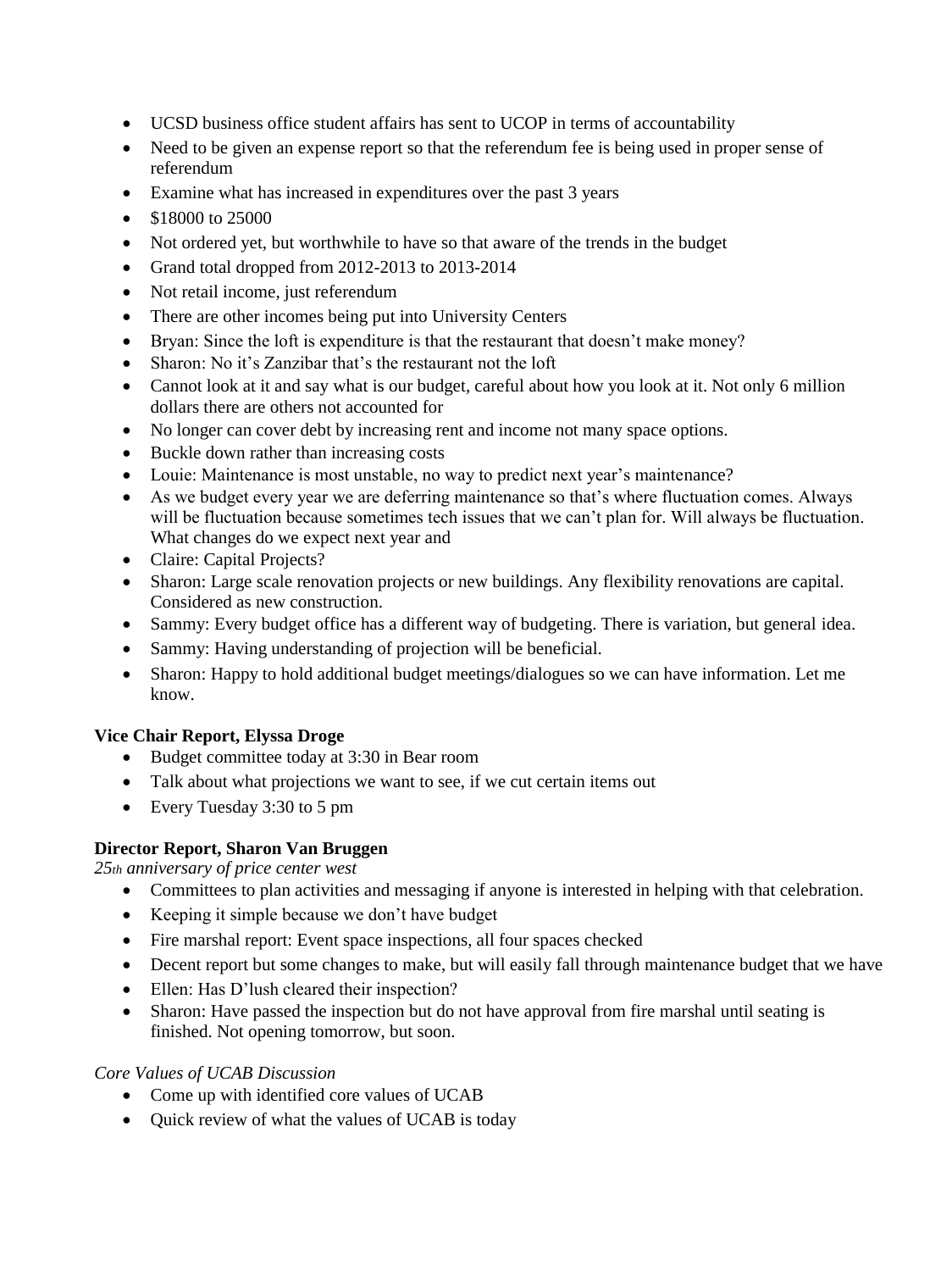- Read through list and pick out 20 that stand out
- Just for opinion, not collection
- Activity: Circle top 20, then top 7-8 values that you think represents University Centers
- Sammy: Bring up in what direction should we be focused? Original cultures or or unity and being one
- Louie: Old SC compared to New Student Center(hereafter referred to as SC), New SC has food, service, bookstore, but not saying we don't need Old SC. We need these old traditions, but if we are talking about budget, then they are not generating any revenue. The student orgs do not have good budgeting. PC has much more
- Revenue so which SC should we focus on?
- Colin: I agree. Not as efficient. But it does provide community and resources for underprivileged communities. Food Coop has best vegetarian options on campus, little things that we cannot devalue. Should look for alternative solutions so they can bring more money.
- Ernesto: Caught up in saving money, but it's hard to put a dollar value on a community. Hustle and bustle of PC vs. a small calm area. Its own little city in a little city. Methods to help them generate more funds? Yes. Students before us in UCAB wanted that space there which is why new spaces are being built there. Maintaining that is important
- Claire: If we get rid of Old SC we are getting rid of fun part of campus. Being able to provide services to students. Could look at how to bring more awareness to available services presented there. Bringing more life into it rather making it fit into PC. Not want the same thing.
- Justin: It's important to be conscious about a lack of funds, as students on this board should support other students and what kind of orgs are housing the new student center. Difficult to start those orgs cannot devalue that space. Priority should be to always support other students.
- Sharon: Process of setting core values isn't complete, but framework for making decision. Revenue vs. Core value. We need to refocus on our mission and values so we are making thoughtful and mindful decisions.
- Dan: Trying to think of what inspired the first student centers instead of just classrooms, the top 3 are looking for community, recreation, and education but not only in schooling rather enriching life education. Old SC is a huge part of that, it's not as simple as cutting places out of Old SC. We are in a budget deficit but need to be open to changing aspects of old SC to balance ourselves.
- Claire: When we look at what original student center is, are places where you have alternative community. Where student government is centered and where you have more diversity. How can we enliven it rather than how to gain revenue. Try to refocus that area rather than money. Only space on campus where alternative community thriving
- Louie: Since we are on budget crisis, we need funds. Reason for no funds is no awareness. The general bookstore needs to have more items, events, and more event spaces to draw attention from students. Draw people into Old SC instead of using it as a walkway.
- Colin: That area is never going to generate any revenue unless we destroy its aura, and don't know why this discussion is happening. Think that this decision will better the budget deficit and crisis. How are we supposed to better deficit how come all of these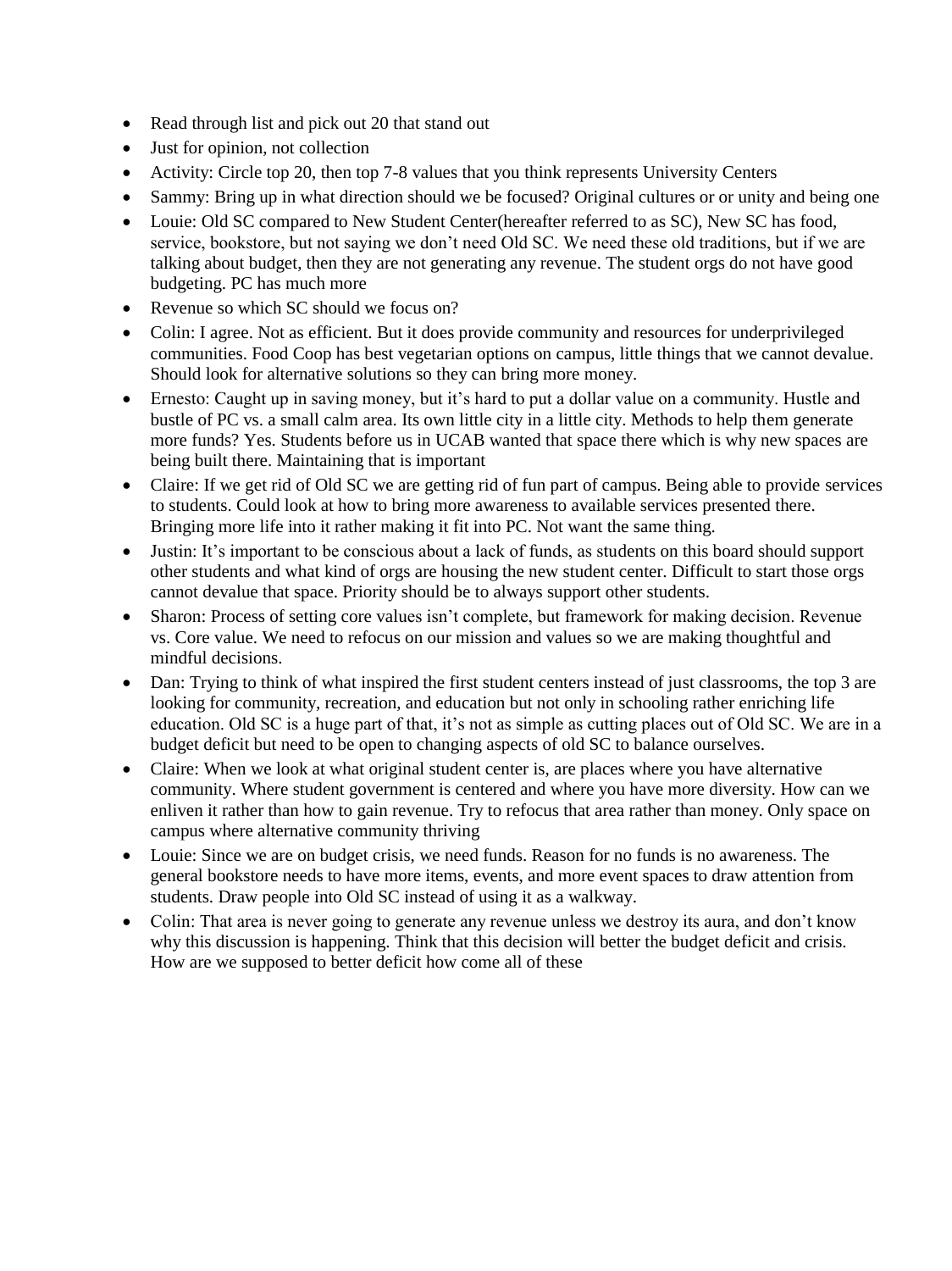- things are being made to destroy campus culture. Is that what we want to do to bring money?
- Louie: I don't think anyone wants to destroy campus culture, not our goal, can see that students will react strongly. Destroying campus culture is never an option. Trying to help and increase reputation and awareness rather than destroy.
- Ernesto: Unfortunate situation never a middle ground. To retain community culture but trying to think of a solution because this discussion is going in a circle. Must sacrifice one aspect of school for another. Idea: Grand reopening of student center. Equally as important as PC. PC found roots and origins in Old SC. Has unfortunately been overshadowed by PC. Draw more attention to old SC. How do we push for it? Rediscover Old SC PC is there because of need for expansion.
- Sammy: Amazing solution, AS has done its part last year, Coop Night. Need to bring people continuously there. Point where we need to bring it there on their own time. Needs to be some data so we can move forward for what we need to do. What previous UCAB decisions are? Sharon: There's a reason student center is diff from PC because it was intentional. Alternative culture and general tone from UCAB. PC was built and expanded because it was at center of campus and when PC opened, but still wanted Old SC. Real thought put into having Women's Center and LGBT and BSU had option to be at PC but there is a community and reason there. Not always convenient or easy. Even in more recent years, renovations have always been a part of trying to bring awareness to student center.
- Sammy: There may be a board in the future that decides not to, it's the policy of how to follow through with idea. Did talk about Old SC but since have new members because beneficial in how we have to move forward. Board in 2 years will continue this effort instead of changing everything
- Sharon: Opportunity to explain the decisions you are making. Other students will only know what they see but there is a reason why you are making the decisions you are making. What matters to the students as student reps.
- Sammy: Variety of ideas to make one clear mission plan and values.

## **New Business**

**TESC DECaF AV Tech Fee** 

- 1. No?
- 2. Yes
- 3. No
- 4. No
- 5. Yes
- 6. Yes
- 7. Yes
- 8. Yes
- 9. No
- 10. Yes

Move to fund for 350.00 Daniel Seconded by Ernesto **Old Business Member Reports Announcements**